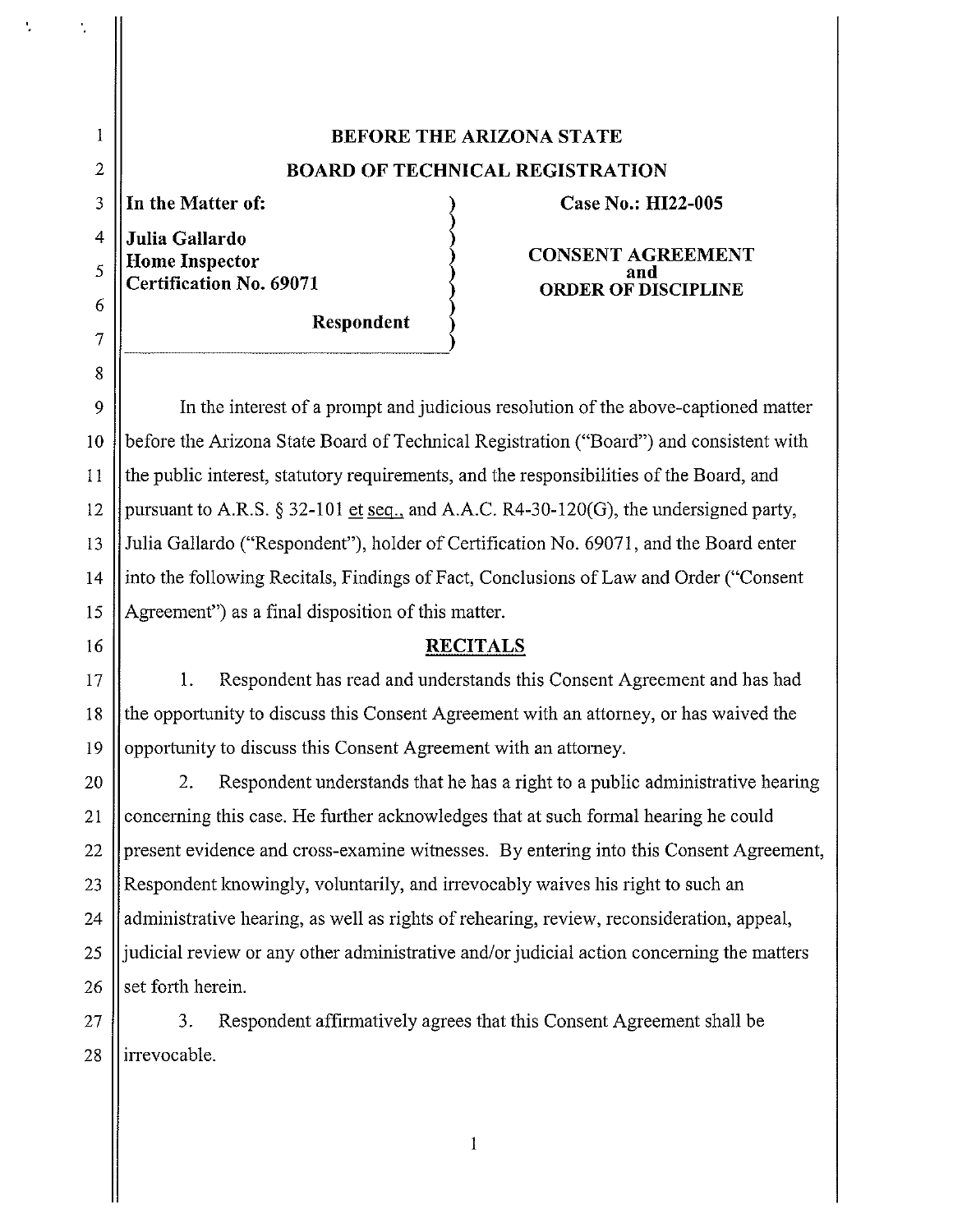1 4. Respondent understands that this Consent Agreement or any part of the 2  $\parallel$  agreement may be considered in any future disciplinary action by the Board against him.

ł,

3 | 5. The Consent Agreement, any record prepared in this matter, all investigative 4 materials prepared or received by the Board and all related exhibits and materials, are 5 || public records (as defined in A.R.S.  $\S$  41-158.18) upon acceptance by the Board of this 6 Consent Agreement and may be retained in the Board's files pertaining to this matter.

7 6. Respondent understands this Consent Agreement deals with Board case 8 | number HI22-005 involving allegations that Respondent engaged in conduct that would 9 Subject him to discipline under the Board's statutes and rules. The investigation into 10 || these allegations against Respondent shall be concluded upon the Board's adoption of 11 || this Consent Agreement.

12 7. Respondent understands that this Consent Agreement does not constitute a 13 dismissal or resolution of any other matters currently pending before the Board, if any,  $14$  | and does not constitute any waiver, express or implied, of the Board's statutory authority 15  $\parallel$  or jurisdiction regarding any other pending or future investigation, action or proceeding.

16 || 8. Respondent also understands that acceptance of this Consent Agreement does  $17$  ||not preclude any other agency, subdivision, or officer of this State from instituting any 18 | other civil or criminal proceedings with respect to the conduct that is the subject of this 19 Consent Agreement.

20 | 9. Respondent acknowledges and agrees that, upon signing this Consent 21 Agreement and returning this document to the Board's Executive Director, he may not 22  $\parallel$  revoke his acceptance of the Consent Agreement or make any modifications to the 23 document regardless of whether the Consent Agreement has been signed on behalf of the 24 |Board. Any modification to this original document is ineffective and void unless 25 || mutually agreed by the parties in writing.

26 || 10. This Consent Agreement is subject to the approval of the Board and is 27  $\parallel$  effective only when accepted by the Board and signed on behalf of the Board. If the 28 **Board does not accept this Consent Agreement**, the Board retains its authority to hold a

2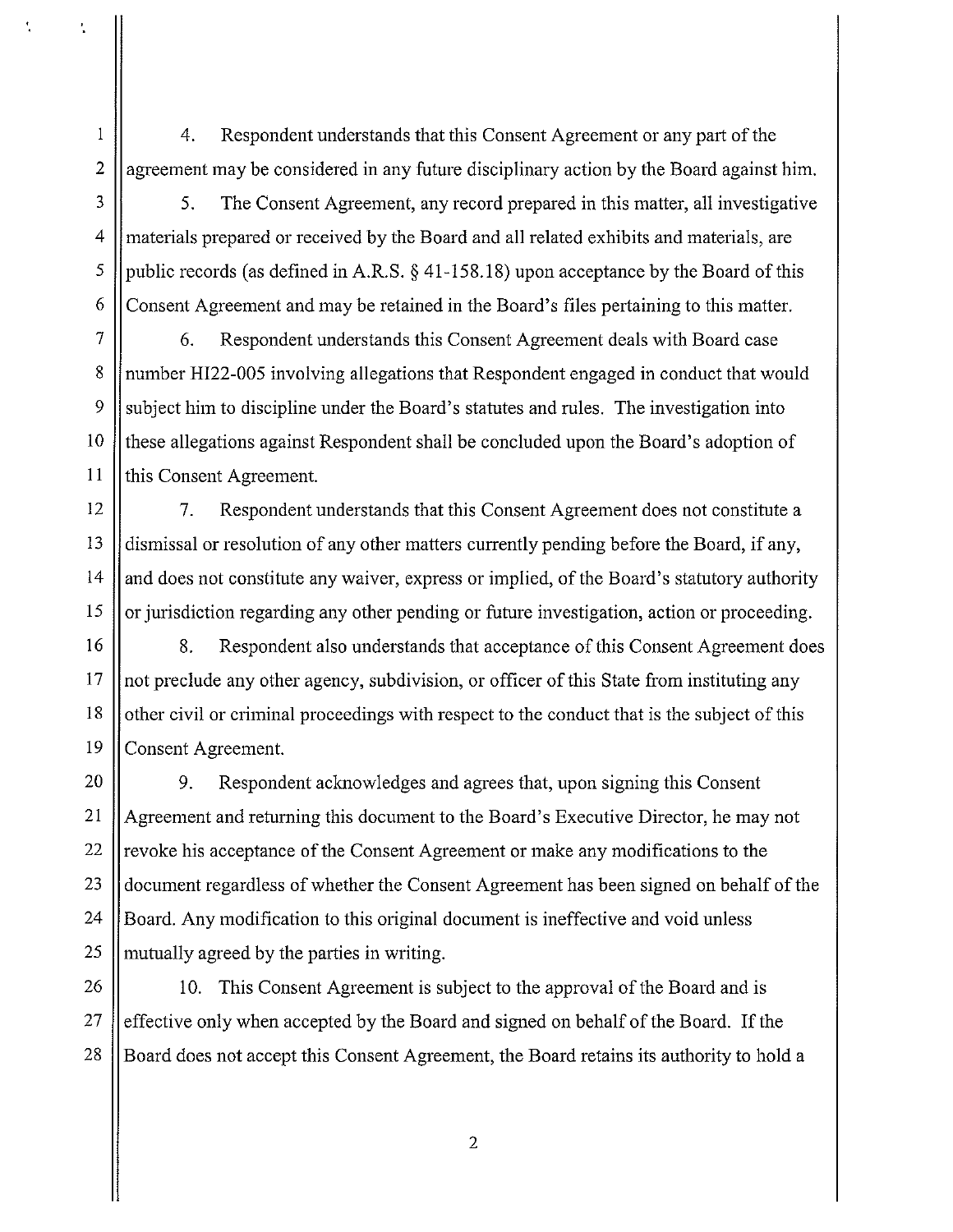1 || formal administrative hearing pursuant to A.R.S.  $\S$  32-128(E). In the event that the 2 Board does not approve this Consent Agreement, it is withdrawn and shall be of no  $3$  ||evidentiary value and shall not be relied upon nor introduced in any action by any party, 4 Secret that the parties agree that should the Board reject this Consent Agreement and this 5 case proceeds to hearing, Respondent shall assert no claim that the Board was prejudiced  $6 \parallel by$  its review and discussion of this document or any records relating thereto.

7 11. If a court of competent jurisdiction rules that any part of this Consent 8 Agreement is void or otherwise unenforceable, the remainder of the Consent Agreement  $9$  || shall remain in full force and effect.

10 | 12. Respondent understands that any violation of this Consent Agreement may 11  $\parallel$  result in disciplinary action, including suspension or revocation of the registration under 12  $|$  A.R.S. § 32-150.

13 13. Respondent agrees that the Board will adopt the following Findings of Fact, 14 Conclusions of Law and Order.

## 15 **FINDINGS OF FACT**

16 || 1. The Board is the duly constituted authority for the regulation and control of 17 If the practice of Home Inspection in the State of Arizona.

18 | 2. Respondent is the holder of Arizona Home Inspector Certification No.  $19$   $169071$ .

20 21 3. On or about July 22, 2021, Respondent conducted a Home Inspection at 7115 East Flamenco Drive in Tucson, Arizona.

22 23 24 25 26 27 28 4. On or about July 29, 2021, the Board received a complaint alleging that Respondent, after conducting a home inspection at 7115 E Flamenco Dr. in Tucson, Arizona, on or about July 22, 2021, failed to report on the correct age of an  $A/C$  unit, failed to correctly identify the materials of the walls inside the home, failed to report on an entire second electrical box, failed to accurately identify the type of piping in the home, and failed to report that most of the outlets in the home had false grounds.

5. On December 14, 2021, an Enforcement Advisory Committee Meeting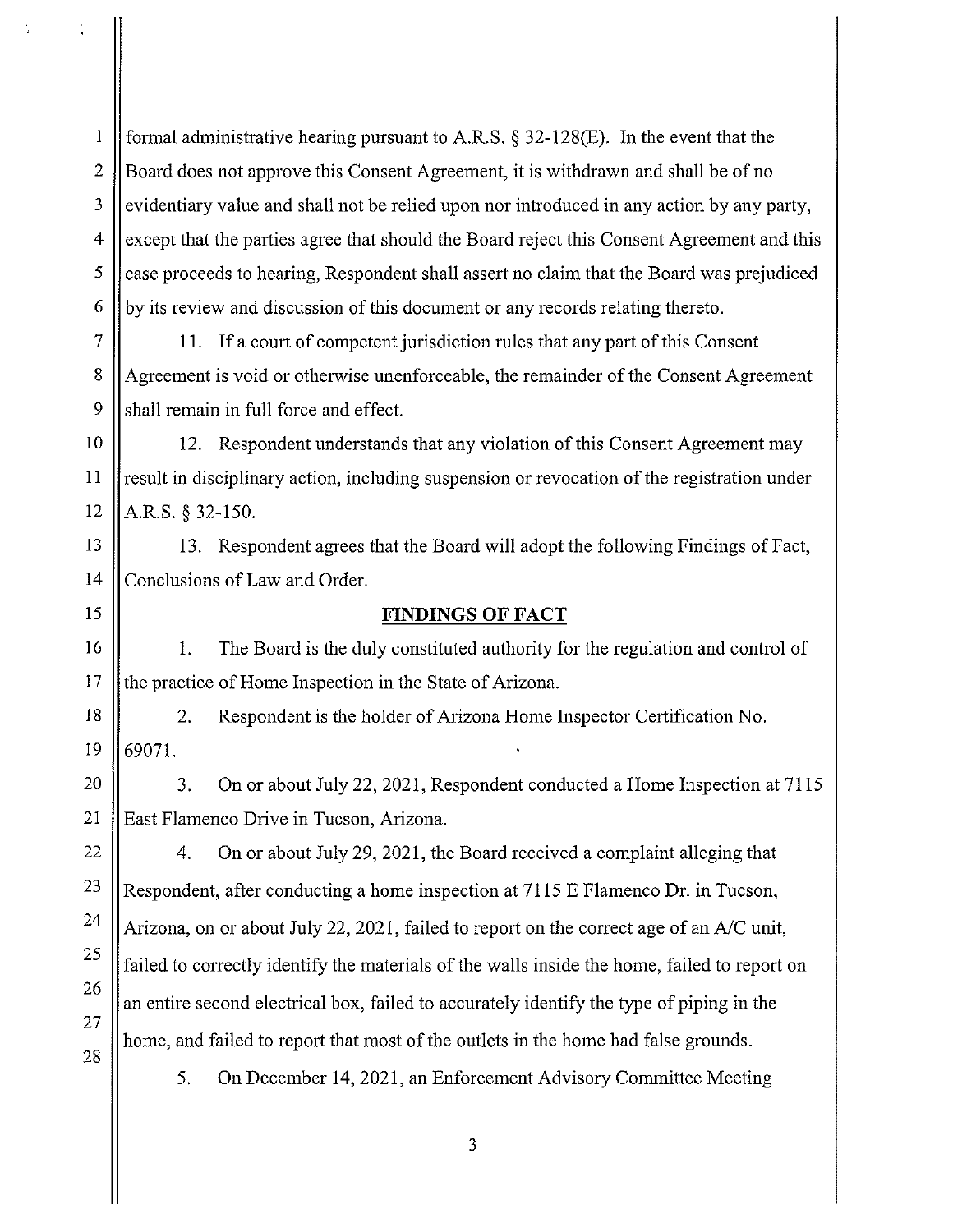| $\mathbf{1}$            | ("EAC") convened to review the complaint against Respondent. After reviewing the           |
|-------------------------|--------------------------------------------------------------------------------------------|
| $\overline{2}$          | evidence, the Committee unsubstantiated all of the initial allegations but determined that |
| 3                       | respondent's Home Inspection Report failed to meet the Standards of Professional           |
| $\overline{\mathbf{4}}$ | Practice for Arizona Home Inspectors ("S.O.P.") in that:                                   |
| 5                       | a) Respondent failed to list the firm address in the agreement as required                 |
| 6                       | in S.OP. #2.2,                                                                             |
| 7                       | b) Respondent failed to report on the foundation condition as required in                  |
| 8                       | $S.O.P.$ #4.1,                                                                             |
| 9                       | c) Respondent failed to report on the floor condition as required in S.O.P.                |
| 10                      | #4.1,                                                                                      |
| 11                      | d) Respondent failed to report on the floor's/ceiling's conditions as                      |
| 12                      | required in S.O.P. #4.1,                                                                   |
| 13                      | e) Respondent failed to report on the functional flow as required in                       |
| 14                      | S.O.P. #7.1,                                                                               |
| 15                      | Respondent failed to report on the service amperage/voltage as<br>$\mathbf{f}$             |
| 16                      | required in S.O.P. #8.2,                                                                   |
| 17                      | g) Respondent failed to report on the energy source type as required in                    |
| 18                      | S.O.P #9.2,                                                                                |
| 19                      | h) Respondent failed to accurately report on the operating controls                        |
| 20                      | condition as required in S.O.P. #9.1.                                                      |
| 21                      | <b>CONCLUSIONS OF LAW</b>                                                                  |
| 22                      | The Board has jurisdiction in this matter pursuant to A.R.S. $\S 32-101$ , et seq.<br>1.   |
| 23                      | 2.<br>The conduct alleged in the Findings of Fact constitutes grounds for discipline       |
| 24                      | pursuant to A.R.S. $\S 32-128(C)(4)$ as it relates to A.A.C. R4-30-301.0.1, in that        |
| 25                      | Respondent failed to conduct a Home Inspection in accordance with the Standards of         |
| 26                      | Professional Practice for Arizona Home Inspectors.                                         |
| 27                      | <b>ORDER</b>                                                                               |
| 28                      | Based on the foregoing Findings of Fact and Conclusions of Law, the Board issues           |
|                         |                                                                                            |
|                         |                                                                                            |

 $\frac{1}{3}$  .

 $\frac{1}{\sqrt{2}}$ 

 $\blacksquare$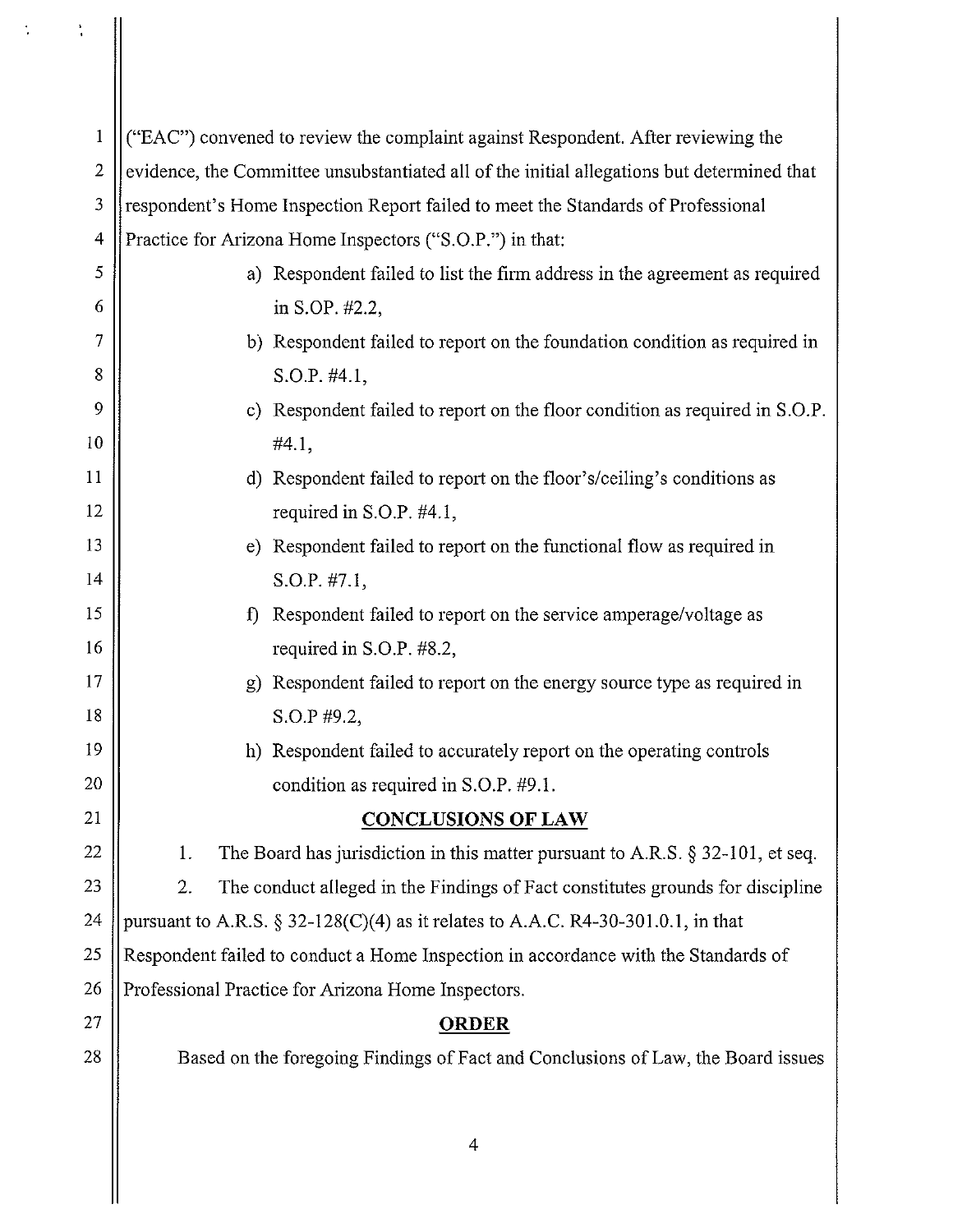| $\mathbf{1}$   | the following Order:                                                                      |
|----------------|-------------------------------------------------------------------------------------------|
| $\overline{2}$ | VOLUNTARY SURRENDER. Respondent agrees to voluntarily surrender<br>1.                     |
| 3              | her Certified Home Inspector Registration No. 69071 in lieu of a formal hearing.          |
| 4              | <b>EFFECTIVE DATE.</b> The effective date of this Consent Agreement is the<br>2.          |
| 5              | date the Respondent and Board sign the Consent Agreement. If the dates are different, the |
| 6              | effective date is the later of the two dates.                                             |
| 7              |                                                                                           |
| 8              |                                                                                           |
| 9              | ACCEPTED and ORDERED this $22$ day of $72$<br>.2021.                                      |
| 10             |                                                                                           |
| 11             | Jack Gilmore, L.A., Chairman                                                              |
| 12             | Arizóna State Board of                                                                    |
| 13             | Technical Registration                                                                    |
| 14             |                                                                                           |
| 15             | Consent Agreement and Order, No. HI22-005 accepted this 31st day of                       |
| 16             | January<br>, 2021.                                                                        |
| 17             | Inf's<br>Julia Gallardo, Respondent                                                       |
| $18\,$         |                                                                                           |
| 19             |                                                                                           |
| 20             |                                                                                           |
| 21             |                                                                                           |
| 22             |                                                                                           |
| 23             |                                                                                           |
| 24             |                                                                                           |
| 25             |                                                                                           |
| 26             |                                                                                           |
| 27             |                                                                                           |
| 28             |                                                                                           |
|                |                                                                                           |
|                |                                                                                           |

 $\frac{1}{2}$ 

 $\frac{1}{4}$ 

II